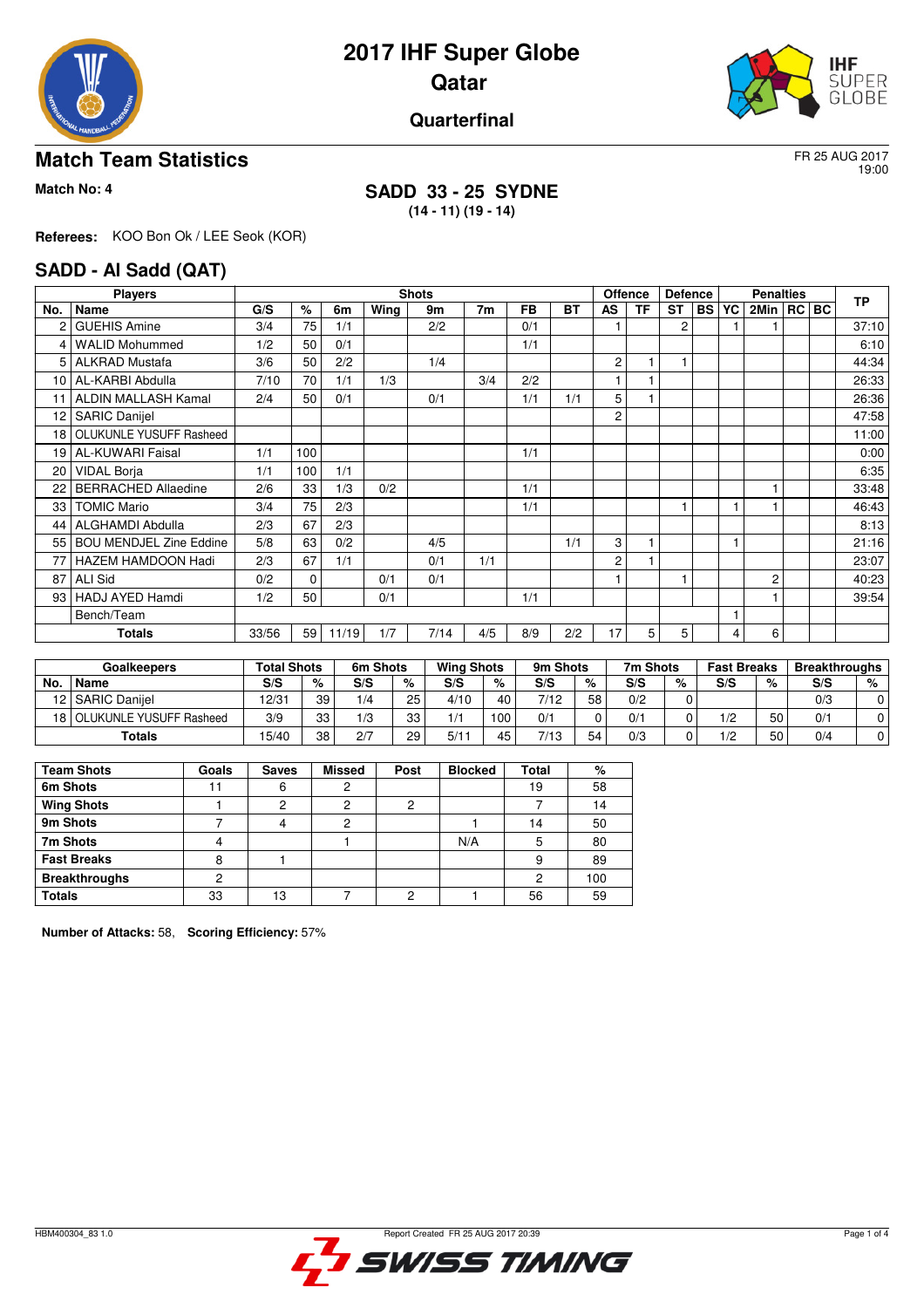



19:00

**Quarterfinal**

# **Match Team Statistics** FR 25 AUG 2017

**Match No: 4 SADD 33 - 25 SYDNE (14 - 11) (19 - 14)**

**Referees:** KOO Bon Ok / LEE Seok (KOR)

# **QAT - Al Sadd (QAT)**

|                                 |                              |                                                                    |                  |                | <b>Shots Distribution</b>                 |                      |                      |                                     |                      |                    |                      |                          |                              |
|---------------------------------|------------------------------|--------------------------------------------------------------------|------------------|----------------|-------------------------------------------|----------------------|----------------------|-------------------------------------|----------------------|--------------------|----------------------|--------------------------|------------------------------|
| <b>Players</b><br>Goals / Shots |                              |                                                                    |                  |                |                                           |                      |                      |                                     |                      |                    |                      |                          |                              |
| 2 GUEHIS A                      |                              | 4 WALID M                                                          |                  | 5 ALKRAD M     |                                           | 10 AL-KARBI A        |                      |                                     | 11 ALDIN MALLASH K   | 12 SARIC D         |                      |                          | 18 OLUKUNLE YUSUFF R         |
|                                 |                              |                                                                    |                  |                | $\overline{1/1}$                          |                      | 1/1                  |                                     | 1/1                  |                    |                      |                          |                              |
|                                 | $1/2$ $\blacksquare$         |                                                                    | . .<br>1/2       |                | $1/1$ $\parallel$ $\parallel$ $1/1$       |                      |                      |                                     | 1/1                  | л.                 |                      | . .                      |                              |
|                                 | $2/2$ $\blacksquare$         |                                                                    | 1/1<br>. .       |                | $1/1 = 1/1$                               | 1/1                  | $2/2$ $\blacksquare$ |                                     | $0/1$ $\blacksquare$ |                    |                      | . L<br>u a               |                              |
|                                 |                              | 1-Missed                                                           | 1-Missed         |                | 1-Blocked 2-Missed 1-Post                 |                      |                      | 1-Missed                            |                      |                    |                      |                          |                              |
|                                 |                              |                                                                    |                  |                |                                           |                      |                      |                                     |                      |                    |                      |                          |                              |
| 19 AL-KUWARI F                  |                              | 20 VIDAL B                                                         |                  | 22 BERRACHED A |                                           | 33 TOMIC M           |                      |                                     | 44 ALGHAMDI A        |                    | 55 BOU MENDJEL Z     |                          | 77 HAZEM HAMDOON H           |
|                                 |                              |                                                                    |                  | 1/1            |                                           | 1/1                  | 1/1                  |                                     |                      |                    |                      | $\overline{1/1}$         |                              |
|                                 |                              | $\blacksquare$ $\blacksquare$ $\blacksquare$ $\uparrow$ $\uparrow$ | 1/1<br>■         |                | $0/3$ $\blacksquare$ $\blacksquare$ $0/1$ |                      |                      | $1/1$ $\parallel$ $\parallel$ $1/1$ |                      | $1/2$     1/3      |                      | $2/2$ $\blacksquare$ 0/1 | 1/1                          |
|                                 | $1/1$ $\blacksquare$         |                                                                    |                  |                | . .<br>. .                                |                      |                      | ٠                                   |                      | $\blacksquare$ 2/2 | $0/1$ $\blacksquare$ |                          |                              |
|                                 |                              |                                                                    | 1-Missed         |                |                                           |                      |                      |                                     |                      |                    |                      |                          |                              |
| 87 ALI S                        |                              | 93 HADJ AYED H                                                     |                  |                |                                           |                      |                      |                                     |                      |                    |                      |                          |                              |
|                                 |                              | $\blacksquare$ $\blacksquare$ 0/1                                  | 1/1              |                |                                           |                      |                      |                                     |                      |                    |                      |                          |                              |
|                                 | u n                          |                                                                    |                  |                |                                           |                      |                      |                                     |                      |                    |                      |                          |                              |
| 1-Missed 1-Post                 |                              |                                                                    |                  |                |                                           |                      |                      |                                     |                      |                    |                      |                          |                              |
|                                 |                              |                                                                    |                  |                |                                           |                      |                      |                                     |                      |                    |                      |                          |                              |
|                                 | <b>Team</b><br>Goals / Shots |                                                                    |                  | <b>Offence</b> |                                           |                      |                      |                                     | <b>Defence</b>       |                    |                      |                          | Goalkeepers<br>Saves / Shots |
| $\sqrt{2/2}$                    | $\overline{4/4}$<br>1/1      |                                                                    | 1/5              | $\sqrt{0/1}$   | 2/2                                       |                      | 4/4                  |                                     | 2/4/                 | 3/7                |                      | Г<br>3/9                 |                              |
| 6/12<br>ш                       | 9/14                         |                                                                    |                  | 4/5            |                                           | <b>Breakthroughs</b> |                      |                                     | 0/0                  |                    |                      | 3/8                      |                              |
| $\blacksquare$ 3/3              | 1/1<br>7/9                   |                                                                    |                  |                |                                           |                      |                      |                                     |                      |                    |                      | 0/4<br>u.                | 1/2                          |
| 7-Missed 2-Post                 | 1-Blocked                    |                                                                    | $\overline{1/E}$ | /6/1.1<br>6/11 |                                           |                      |                      |                                     | 4/5<br>4/10          | 0/0                |                      |                          |                              |



| 3/9 |     | 1/2  |
|-----|-----|------|
| 3/8 |     | 7/12 |
| 0/4 | 1/2 | 0/3  |

| 12 SARIC D |     |
|------------|-----|
|            | 0/1 |
|            | 5/6 |
| 1/2        | 0/2 |
|            |     |

| 18 OLUKUNLE YUSUFF R |     |
|----------------------|-----|
|                      |     |
|                      | 2/6 |
| 0/1                  | 0/1 |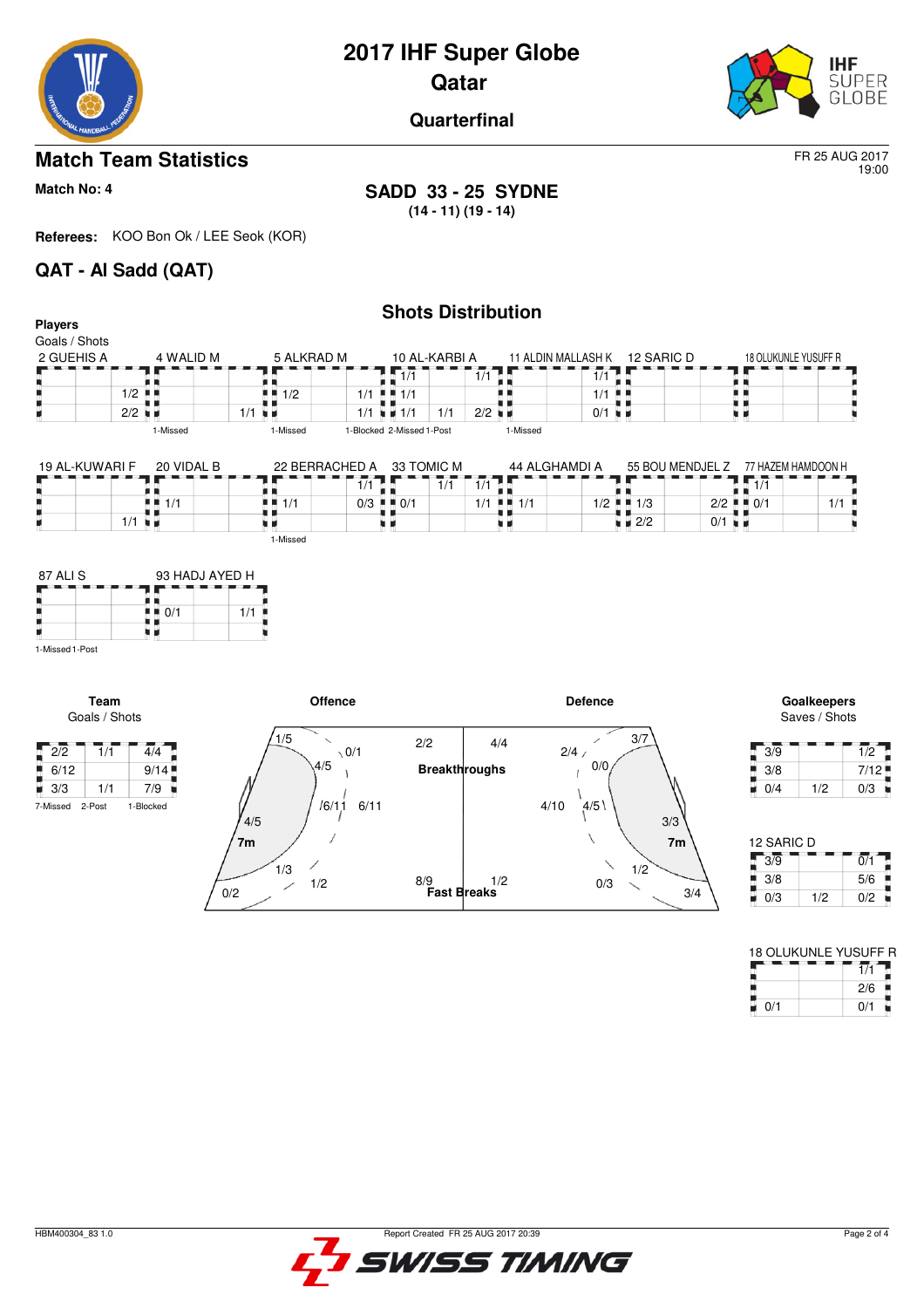



## **Quarterfinal**

## **Match Team Statistics** FR 25 AUG 2017

19:00

### **Match No: 4 SADD 33 - 25 SYDNE (14 - 11) (19 - 14)**

**Referees:** KOO Bon Ok / LEE Seok (KOR)

# **SYDNE - Sydney University (AUS)**

|                 | <b>Players</b>             |       | <b>Shots</b> |     |      |      |                |           |           |                |                | <b>Offence</b><br><b>Defence</b> |           |    | <b>Penalties</b> |  |  |           |
|-----------------|----------------------------|-------|--------------|-----|------|------|----------------|-----------|-----------|----------------|----------------|----------------------------------|-----------|----|------------------|--|--|-----------|
| No.             | Name                       | G/S   | %            | 6m  | Wing | 9m   | 7 <sub>m</sub> | <b>FB</b> | <b>BT</b> | AS             | <b>TF</b>      | <b>ST</b>                        | <b>BS</b> | YC | 2Min   RC   BC   |  |  | <b>TP</b> |
| 6               | <b>GAULON Pierre</b>       | 1/1   | 100          | 1/1 |      |      |                |           |           |                |                |                                  |           |    | 2                |  |  | 28:31     |
| 7               | <b>STRIEBEL Constantin</b> |       |              |     |      |      |                |           |           |                |                |                                  |           |    |                  |  |  | 8:16      |
| 8               | <b>BONNIN Pierre</b>       | 5/7   | 71           | 4/5 | 0/1  |      |                | 1/1       |           |                | 2              |                                  |           |    | 3                |  |  | 55:20     |
| 9               | CORNELLA Joan              | 3/5   | 60           |     | 3/5  |      |                |           |           |                |                |                                  |           |    |                  |  |  | 48:23     |
| 10              | <b>SANCHO Vicente</b>      | 2/4   | 50           |     | 2/3  | 0/1  |                |           |           |                |                |                                  |           |    |                  |  |  | 36:40     |
| 11              | <b>GJOEN Jakob</b>         | 1/2   | 50           |     | 1/1  |      |                | 0/1       |           |                |                |                                  |           |    |                  |  |  | 31:15     |
| 15 <sup>1</sup> | <b>KWIATKOWSKI Pawel</b>   | 2/3   | 67           |     |      | 1/2  |                |           | 1/1       | $\overline{2}$ |                |                                  |           |    |                  |  |  | 24:56     |
| 16              | <b>SZALKUCKI Tomasz</b>    |       |              |     |      |      |                |           |           |                |                |                                  |           |    |                  |  |  | 43:14     |
| 17              | <b>HOCK Marcus</b>         | 4/10  | 40           | 0/1 |      | 1/6  | 3/3            |           |           | 3              | 4              |                                  |           |    |                  |  |  | 48:38     |
| 18              | <b>MESS Sebastian</b>      |       |              |     |      |      |                |           |           |                | $\overline{c}$ |                                  |           |    |                  |  |  | 2:58      |
| 20              | <b>KRAJNC Luka</b>         | 0/1   | $\mathbf 0$  |     | 0/1  |      |                |           |           |                |                |                                  |           |    |                  |  |  | 11:37     |
| 21              | MOSQUERA Santiago          |       |              |     |      |      |                |           |           |                | $\mathbf{1}$   |                                  |           |    |                  |  |  | 3:06      |
| 22              | <b>SZKLARSKI Tomasz</b>    | 0/1   | $\mathbf 0$  |     |      | 0/1  |                |           |           |                |                |                                  |           |    |                  |  |  | 8:15      |
| 23              | <b>BRIFFE Benjamin</b>     | 7/10  | 70           |     |      | 4/7  |                |           | 3/3       | 6              | 4              |                                  |           |    |                  |  |  | 52:05     |
| 25              | <b>TRAVERSO Sebastien</b>  |       |              |     |      |      |                |           |           |                |                |                                  |           |    |                  |  |  | 0:00      |
| 28              | <b>TAKKEN Maikel</b>       |       |              |     |      |      |                |           |           |                |                |                                  |           |    |                  |  |  | 16:46     |
|                 | Bench/Team                 |       |              |     |      |      |                |           |           |                |                |                                  |           |    |                  |  |  |           |
|                 | <b>Totals</b>              | 25/44 | 57           | 5/7 | 6/11 | 6/17 | 3/3            | 1/2       | 4/4       | 12             | 14             |                                  |           | 2  | 6                |  |  |           |

| Goalkeepers |                      | <b>Total Shots</b> |    | 6m Shots |    | <b>Wing Shots</b> |     | 9m Shots |    | 7m Shots |   | <b>Fast Breaks</b> |    | <b>Breakthroughs</b> |   |
|-------------|----------------------|--------------------|----|----------|----|-------------------|-----|----------|----|----------|---|--------------------|----|----------------------|---|
| No.         | Name                 | S/S                | %  | S/S      | %  | S/S               | %   | S/S      | %  | S/S      | % | S/S                | %  | S/S                  | % |
|             | 16 SZALKUCKI Tomasz  | 10/33              | 30 | 5/12     | 42 | 1/2               | 50  | 3/9      | 33 | 0/4      |   | 1/5                | 20 | 0/1                  |   |
| 28          | <b>TAKKEN Maikel</b> | 3/13               | 23 | 1/5      | 20 | $-1/4$            | 100 | 1/2      | 50 |          |   | 0/4                |    | 0/1                  |   |
|             | Totals               | 13/46              | 28 | 6/17     | 35 | 2/3               | 67  | 4/1      | 36 | 0/4      |   | 1/9                |    | 0/2                  |   |

| <b>Team Shots</b>    | Goals | <b>Saves</b> | <b>Missed</b> | Post   | <b>Blocked</b> | Total | %   |
|----------------------|-------|--------------|---------------|--------|----------------|-------|-----|
| 6m Shots             |       |              |               |        |                |       | 71  |
| <b>Wing Shots</b>    | 6     | 5            |               |        |                |       | 55  |
| 9m Shots             | 6     |              |               | ິ<br>ت |                | 17    | 35  |
| 7m Shots             | 3     |              |               |        | N/A            | 3     | 100 |
| <b>Fast Breaks</b>   |       |              |               |        |                | 2     | 50  |
| <b>Breakthroughs</b> |       |              |               |        |                |       | 100 |
| <b>Totals</b>        | 25    | 15           |               | c      |                | 44    | 57  |

**Number of Attacks:** 58, **Scoring Efficiency:** 43%